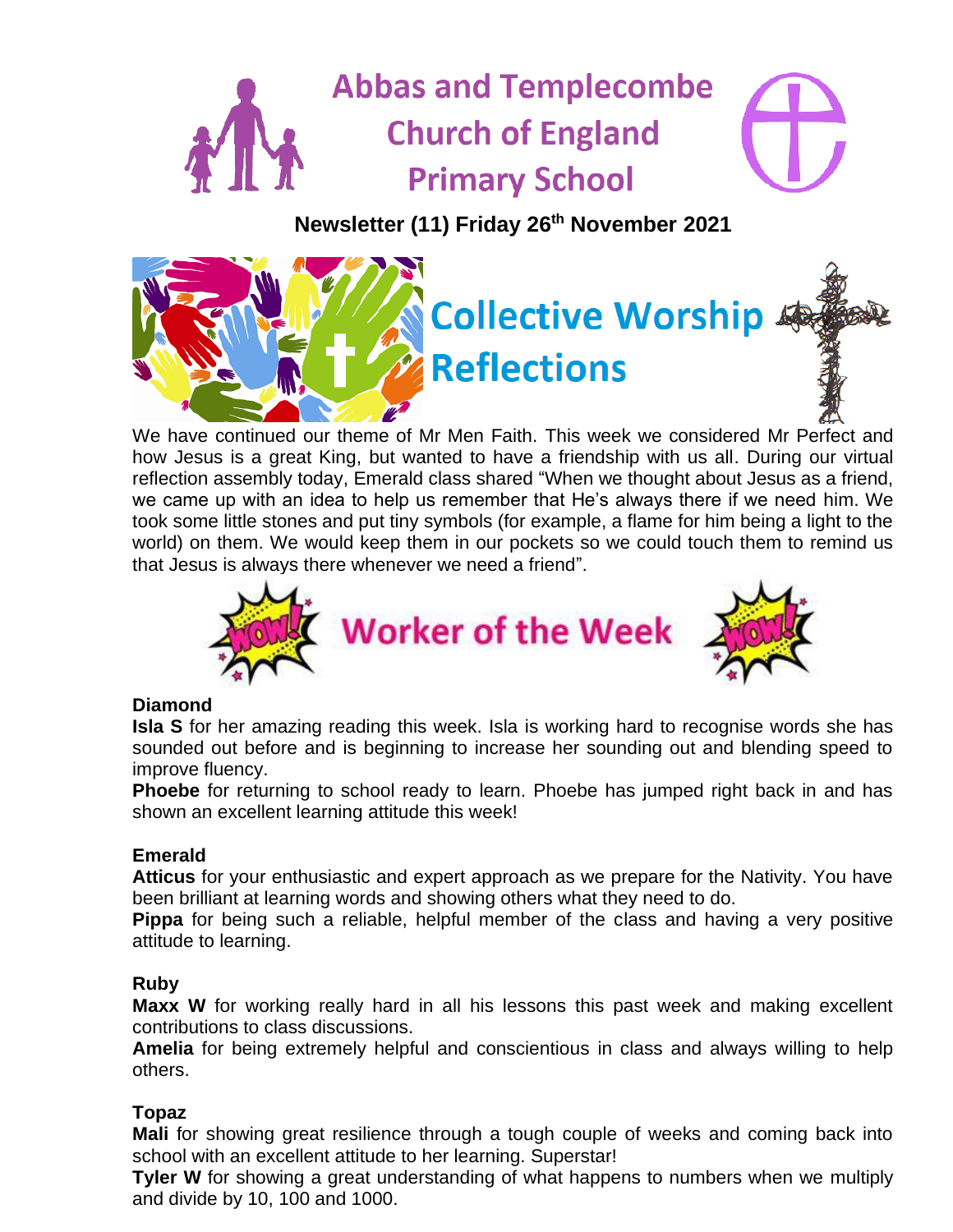

Congratulations go to Alice, Patricia, Sienna and Reggie from Diamond Class, Grace from Emerald Class, and Jamie and Giovanna from Topaz Class for achieving their Bronze Templecombe Token certificate this week.

Congratulations go to Nathan from Topaz Class who is the first student in this academic year to have achieved his Silver Templecombe Token certificate.

Well done everyone!



#### **School Photographs**

Order forms came home on Wednesday with the children. Please ensure you order online before the deadline of 6<sup>th</sup> December to ensure receipt of photos before the end of this term.

#### **Flu Vaccinations – Whole School**

These will be taking place on Tuesday  $7<sup>th</sup>$  December. If you haven't already, please complete the online consent form (one for each child regardless of whether you wish your child to receive the vaccination or not) [https://saint.somersetft.nhs.uk/flu/2021/east.](https://saint.somersetft.nhs.uk/flu/2021/east)

#### **Roadworks**

We have been informed that Rock Power Connections will be returning to complete works on Station Road from Monday 29th November to Friday 10th December, with the use of temporary traffic signals. All traffic lights will be manually controlled every day to maintain traffic flow whilst works are underway. This is very likely to cause inconvenience during school drop off and pick up times, but we have been assured that they will do their upmost to get the works completed as quickly and safely as possible. Please do consider if it is possible for you not to drive to school during these works or to park outside of the zone marked on the map and walk in.



#### **Rotary Club Young Writer Competition – final reminder for entrees**

The Rotary Club are inviting children to participate in their Young Writer Competition which aims to encourage young people to use their writing skills and to write with imagination and creativity to produce a written or typed story or poem. The written entry could be fiction or non-fiction, up to a maximum of 550 words or for poetry entries, up to a maximum of 40 lines. The theme this year is "Environment". No pictures/drawings are to be part of the entry. If your child wishes to participate, please hand in their entry to the school office by **Tuesday 30th November**.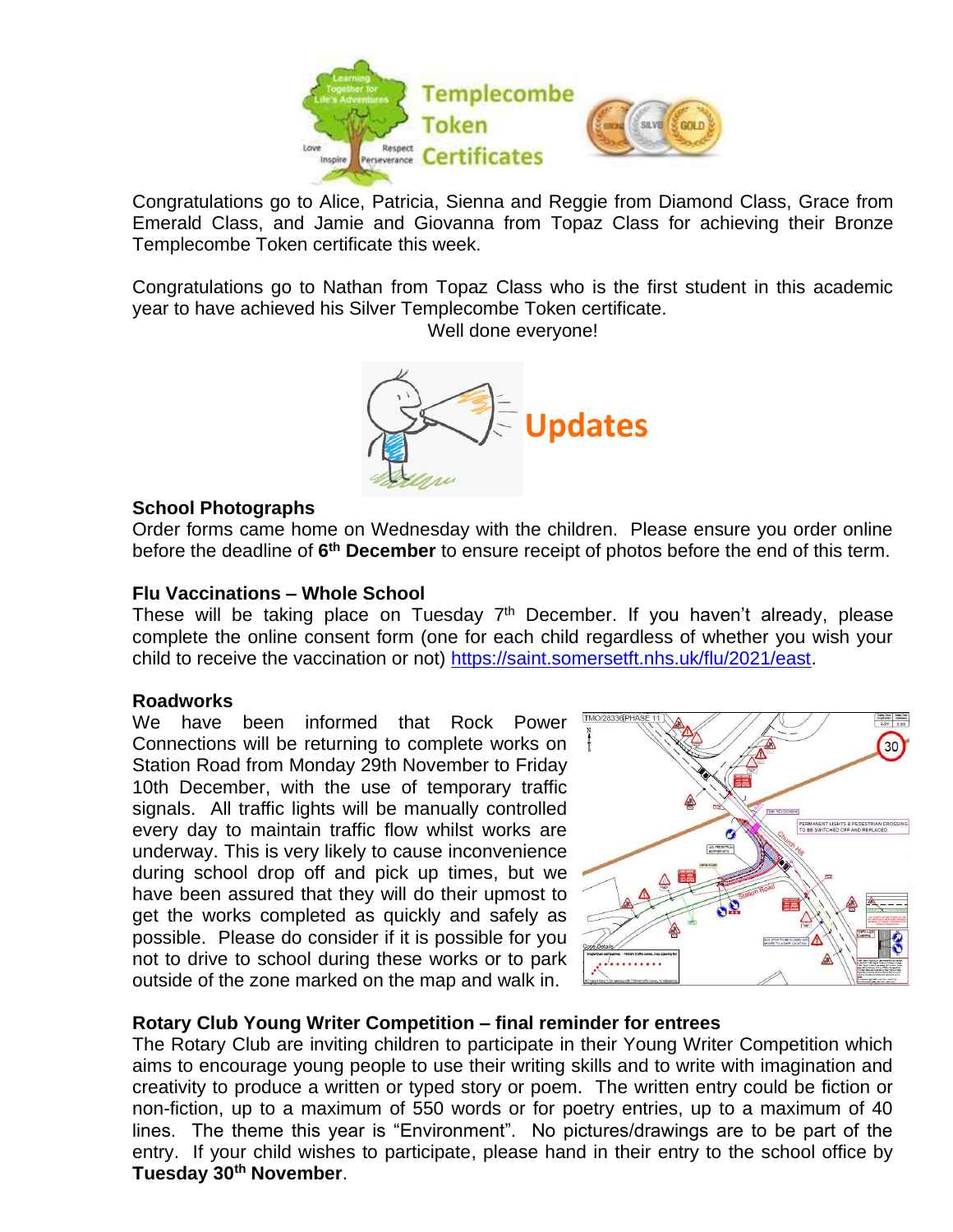

#### **Christmas Trees**

Once again our PTA are partnering with The Market Garden to bring Christmas trees and wreaths to your doors… We'll receive 10% of the value of your order and they deliver to your home. In previous years, parents have always been pleased with the quality of what they have received. Order forms were sent home last week.

A letter will be coming home on Monday to outline the PTA's plans for the Christmas Fayre.

We hope you all have a safe and enjoyable weekend.

*Mr Webb*



# Christmas @ St. Mary's Church

Come and make your Christingle (socially distanced activity) as part of our afternoon celebration from 4pm on Sunday 5<sup>th</sup> December. All ages welcome. There will be refreshments, music, prayers and a collection in aid of the Children's Society. To help us plan for numbers please click on the QR code to RSVP. Many thanks.

#### **"Up to Snow Good" Christmas Market**

This Saturday Wincanton Sports Ground are holding their "Up To Snow Good" Christmas Market. Wincanton Sports Ground is run by volunteers and has charitable status under the Wincanton Recreational Trust.



# **DATES FOR THE DIARY – 2021/22 Academic Year**

Any dates/events added to this list after first publication or have been updated are highlighted in green for ease of identification

# **NOVEMBER:**

**Monday 29th** Yr5 residential - virtual parents meeting – teams invite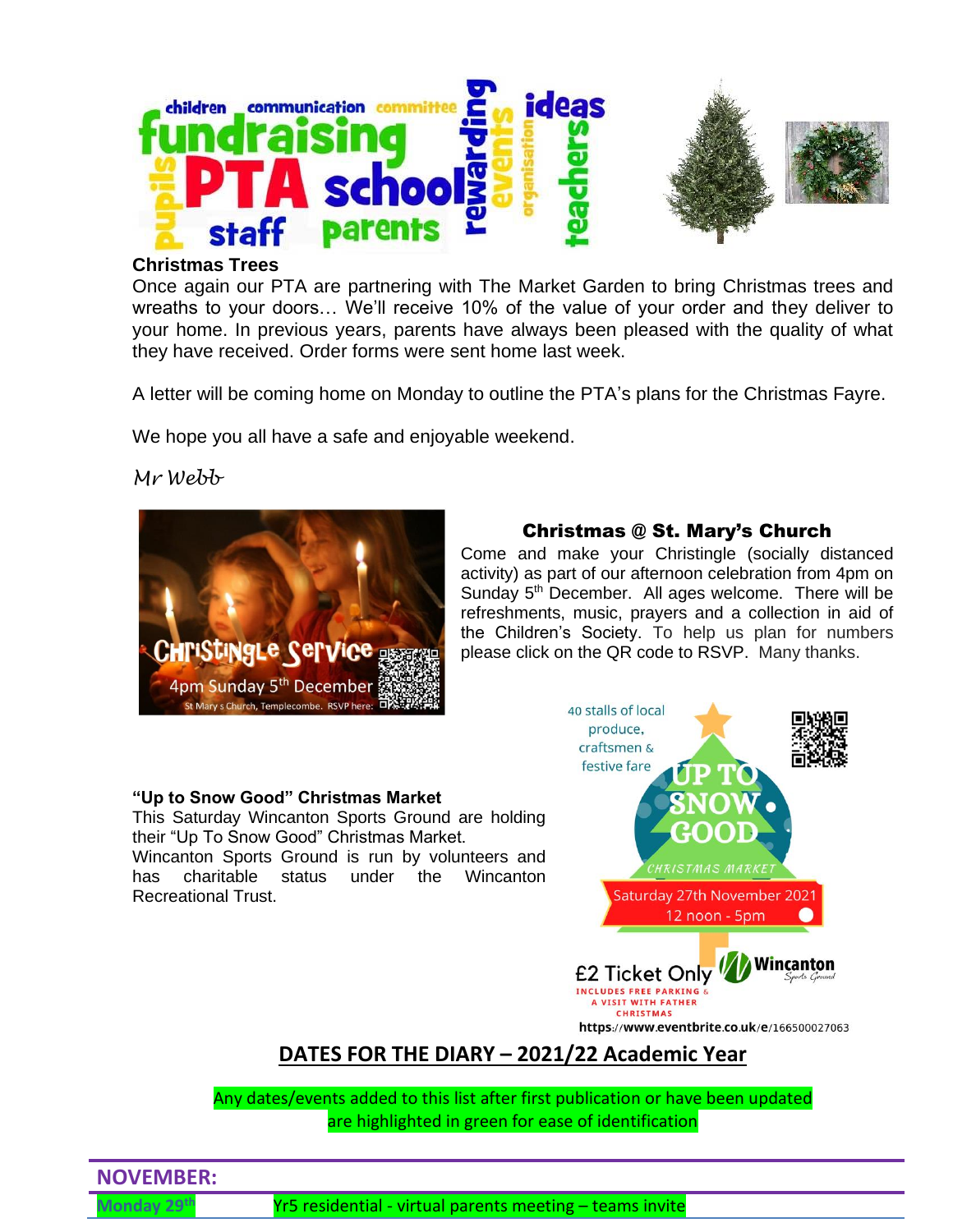| <b>DECEMBER:</b>           |                                                                                                                                   |
|----------------------------|-----------------------------------------------------------------------------------------------------------------------------------|
| Wednesday 1st              | Diamond/Emerald children - Nativity costumes to be in school by today                                                             |
| Friday 3rd                 | Yr6 Residential deadline for £20 deposit to be paid                                                                               |
|                            | Non-uniform day - donation of chocolate for the Tombola Stall to come into                                                        |
|                            | school by Thursday 2 <sup>nd</sup> December                                                                                       |
| Sunday 5 <sup>th</sup>     | Christingle Service, 4pm St Mary's Church                                                                                         |
| Monday 6 <sup>th</sup>     | Deadline for ordering individual school photos from Tempest Photography                                                           |
| Tuesday 7 <sup>th</sup>    | Whole school flu vaccinations                                                                                                     |
| <b>Wednesday 8th</b>       | No Brass this week                                                                                                                |
| Thursday 9 <sup>th</sup>   | Christmas cards to be in class postboxes by today                                                                                 |
|                            | Yr 5 Residential deadline for £20 deposit to be paid                                                                              |
| <b>Friday 10th</b>         | PTFA Christmas Fayre - In-school for children only. Virtual fayre running online 6-                                               |
|                            | 10 <sup>th</sup> December – letter coming home on 29/11/2021 with further details.                                                |
| Monday 13 <sup>th</sup>    | 11am Diamond & Emerald Nativity virtually streaming                                                                               |
| Tuesday 14 <sup>th</sup>   | 3pm Yrs4/5/6 Christmas Songs on the playground - families invited to attend<br>4pm Diamond & Emerald Nativity virtually streaming |
| Wednesday 15 <sup>th</sup> | Christmas Hot Lunch - letter with booking form came home 26/11/2021                                                               |
|                            | PTFA Movie 'n' Munch - details to follow                                                                                          |
| Thursday 16th              | 9.15am End of Term Awards - no parents                                                                                            |
|                            | Christmas Song Showdown - class competition                                                                                       |
|                            | Christmas Party Day - no hot lunches                                                                                              |
| Friday 17th                | Christmas Jumper Day - Save the Children charity fundraiser                                                                       |
|                            | 2pm Christmas Service in school - no parents                                                                                      |
|                            | <b>3pm</b> School Closes for Christmas                                                                                            |
|                            | 18 <sup>th</sup> DECEMBER to 3 <sup>RD</sup> JANUARY - CHRISTMAS BREAK                                                            |
|                            |                                                                                                                                   |
| <b>JANUARY:</b>            |                                                                                                                                   |
|                            |                                                                                                                                   |
| Tuesday 4 <sup>th</sup>    | <b>INSET Day – school closed</b>                                                                                                  |
| Tuesday 11 <sup>th</sup>   | PTFA Bags4School Clothes Collection - please drop off donations along lower                                                       |
| <b>FEBRUARY:</b>           | playground wall before 9am                                                                                                        |
|                            |                                                                                                                                   |
| Thursday 10th              | KS2 Tag Rugby 8-a-side Competition @ KA's 12.30-3pm<br>Yr6 Residential deadline for 2 <sup>nd</sup> payment to be paid            |
| Friday 11 <sup>th</sup>    |                                                                                                                                   |
| Friday 18th                | Yr 5 Residential deadline for 2 <sup>nd</sup> payment to be paid<br>3.30pm School closes for half term                            |
|                            | 19 <sup>th</sup> FEBRUARY to 27 <sup>th</sup> FEBRUARY - HALF TERM                                                                |
| <b>MARCH:</b>              |                                                                                                                                   |
| <b>Wednesday 9th</b>       | KS2 Netball 7-a-side @ KA 12.30-3pm                                                                                               |
| <b>APRIL:</b>              |                                                                                                                                   |
| Thursday 7 <sup>th</sup>   | 9.15am End of Term Awards                                                                                                         |
|                            | Yr6 Residential deadline for final payment                                                                                        |
|                            | Yr5 Residential deadline for final payment                                                                                        |
| Friday 8th                 | 2pm Easter Service in St Mary's Church                                                                                            |
|                            | <b>3pm School Closes for the Easter Break</b>                                                                                     |
|                            | 9 <sup>th</sup> APRIL to 24 <sup>th</sup> APRIL - EASTER BREAK                                                                    |